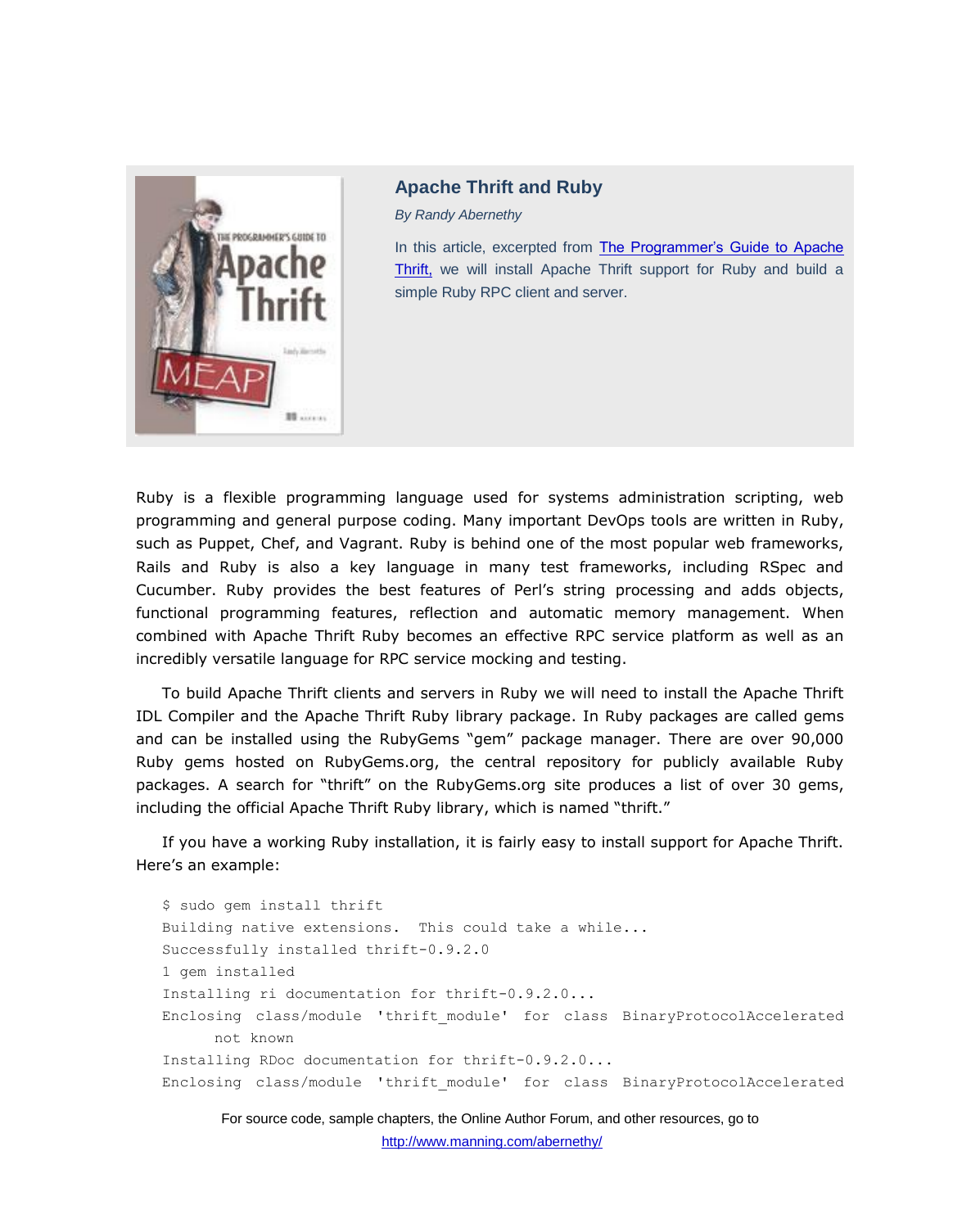not known

The example above installs the latest version of the Apache Thrift gem, which contains the library code needed to execute Ruby based Apache Thrift clients and servers. The Apache Thrift Ruby library includes an optional C language native extension designed to improve serialization performance. This is automatically built (if possible) by the gem installer. The Ruby Development packages are typically required to build native extensions. To install full Ruby support on an Ubuntu 14.04 system you could use a command something like the following: \$ sudo apt-get install ruby ruby-dev

Once we have the thrift gem installed, our next step in building the hello client and server is to generate client and server stubs for our helloSvc service.

\$ thrift --gen rb hello.thrift #A #A #B total 12<br>\$ 1s -1 gen-rb #B total 12 \$ ls -l gen-rb #B total 12 -rw-r--r-- 1 randy randy 161 Oct 26 17:37 hello\_constants.rb -rw-r--r-- 1 randy randy 1647 Oct 26 17:37 hello\_svc.rb -rw-r--r-- 1 randy randy 139 Oct 26 17:37 hello types.rb \$ head gen-rb/hello svc.rb  $\qquad$  #C # # Autogenerated by Thrift Compiler (1.0.0-dev) # # DO NOT EDIT UNLESS YOU ARE SURE THAT YOU KNOW WHAT YOU ARE DOING # require 'thrift' require 'hello\_types' module HelloSvc  $\#D$ 

The thrift command above #A generates Ruby code to support all of the Apache Thrift interface components described in hello.thrift. The generated code will be emitted in a subdirectory called "gen-rb", as displayed in the listing above #B. The top few lines of the hello svc.rb are displayed above with the head command  $#C$ . As you can see from the comments, this file should be treated as read only, to change it we should change the IDL source and recompile with the thrift compiler. The output also show that Ruby packages each service within a module, module HelloSvc in our case #C.

The IDL compiler generates three files to support our IDL definitions,  $*$  constants.rb files contain all of the constants defined in the IDL (none in our case), \*\_types.rb files contain all of the user defined types defined in the IDL (again, none in our case) and \*.svc.rb files define the service client and server stubs required to support the services defined in the IDL.

In Ruby the svc file contains a module for each IDL service, "HelloSvc" in our case. A service module contains a "Client" class used by service clients and a "Processor" class used by servers to process service requests. Each service method will also have a class definition for the arguments passed to the server and the result returned from the server. These classes are for use by the Client and the Processor and are not typically accessed directly by user code.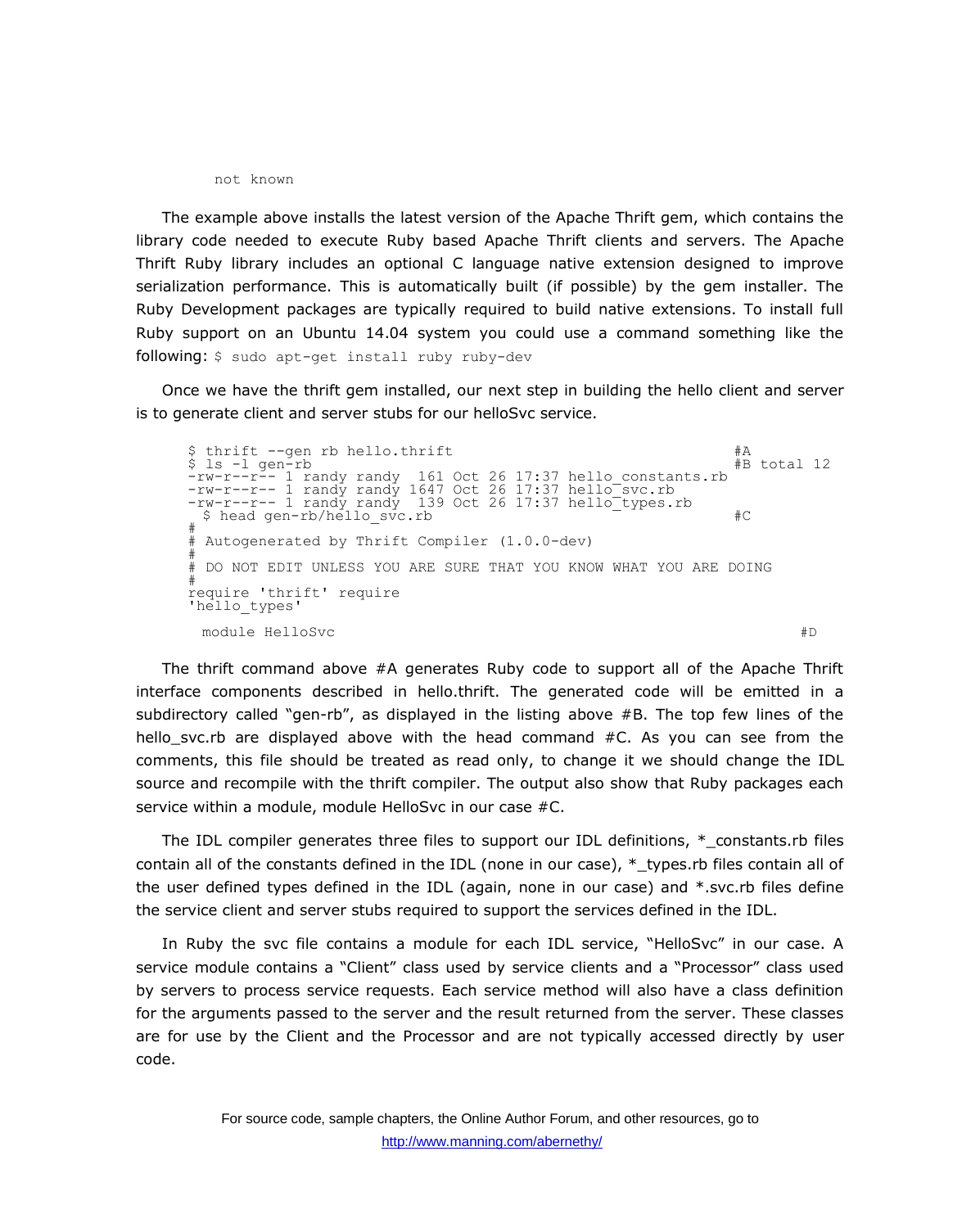## *Ruby Server*

Now that we have the Thrift libraries installed and our service Client/Processor code generated we can code up a quick RPC server. Here's an example:

```
Listing 1 ~thriftbook/part3/script/ruby/hello_server.rb
```

```
#!/usr/bin/env ruby
require 'thrift'
$:.push('gen-rb')
require 'hello_svc'
class HelloHandler def
getMessage(name) 
return 'Hello ' + name 
end end
  port =
9095
handler = HelloHandler.new() proc =
HelloSvc::Processor.new(handler) trans_ep =
Thrift::ServerSocket.new(port) trans_buf_fac =
Thrift::BufferedTransportFactory.new() proto_fac 
= Thrift::BinaryProtocolFactory.new()
server = Thrift::SimpleServer.new(proc, trans_ep, trans_buf_fac, proto_fac)
puts "Starting server on port #{port}..."
server.serve()
```
The server source begins with a require statement to include Apache Thrift library support #A, then adds the gen-rb directory to the library path #B before requiring the IDL Compiler generated hello\_svc.rb file. This gives us access to both the core thrift library and the code needed to implement the helloSvc.

Thrift takes care of all of the service wiring leaving only the implementation of the service methods to us. The HelloHandler class provides a method for each method defined in the Apache Thrift IDL helloSvc #D.

After defining the service methods in the Handler we can create a server to host the service. In this example the server is configured to run on port 9095 #E. The IDL Compiler generated processor for the helloSvc is initialized #F with a new instance of the handler class #E. The server will use the processor to pass network calls to the handler methods and return the responses.

This example server uses a common Apache Thrift protocol stack: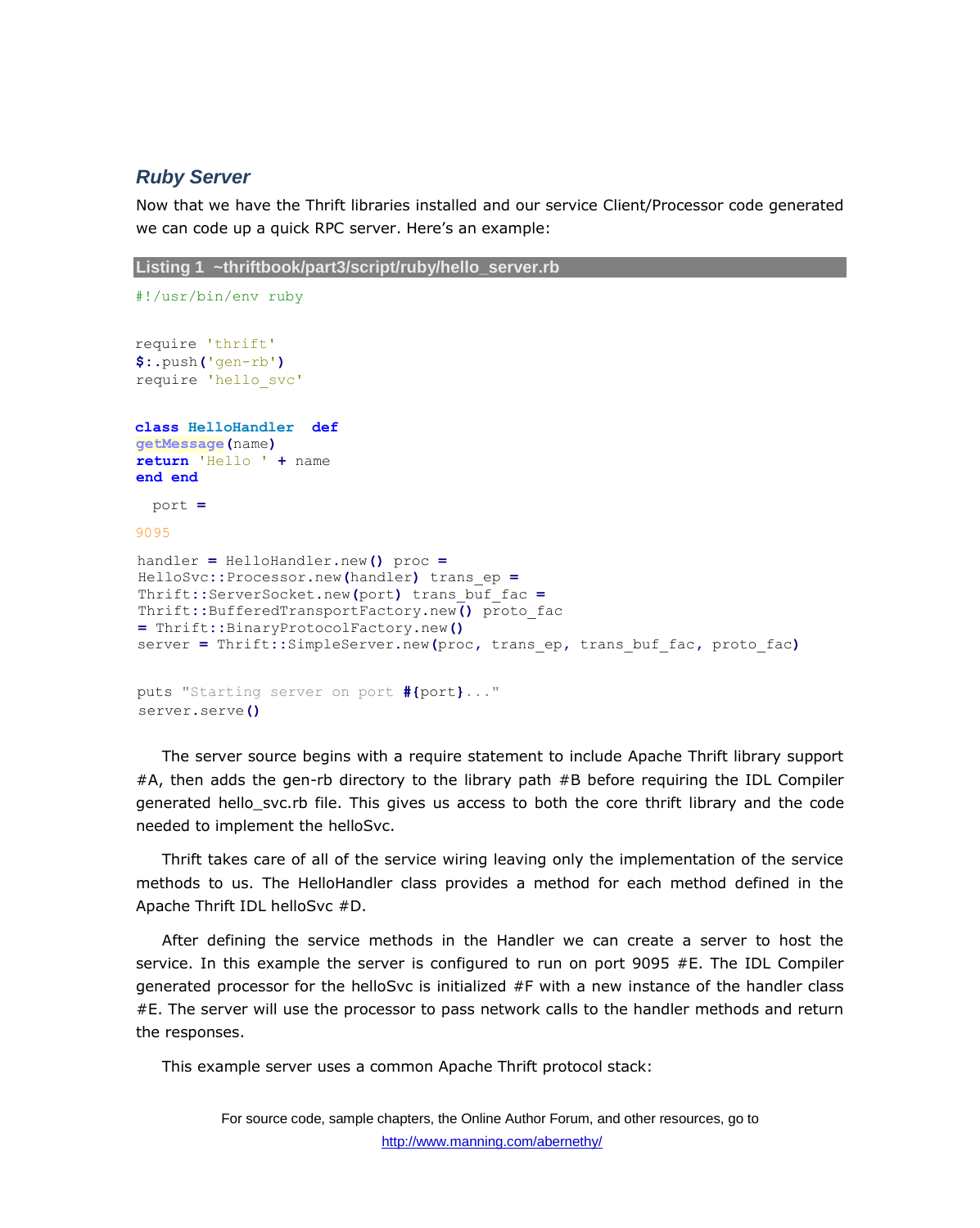- TSocket
- TBufferedTransport
- TBinaryProtocol

The TSocket layer provides TCP communications with the client and on the server side it is implemented with the ServerSocket class in Ruby #H. The server transport will listen for new connections and create a new socket for each connecting client. The BufferedTransportFactory allows the server to create transport buffers for each connection, collecting response data together until such time as a complete RPC response is serialized and ready to transmit back to the connected client #I. The BinaryProtocolFactory is similar in that is allows the server to create a new binary protocol serializer for each connecting client #J.

With the I/O stack created we are ready to construct the server which will orchestrate all of these components. In this example we use the SimpleServer #K. The SimpleServer will only accept one client connection at a time, queuing connection requests until the current client disconnects. After constructing the server with an initialized processor, transport stack and protocol we can run it by calling the serve() method #L.

Running the Ruby server should look something like this:

```
$ ruby hello server.rb
Starting server on port 9095...
```
## *A Ruby Client*

Next we'll take a look at a basic Ruby client we can use to test our server.

```
Listing 2 ~thriftbook/part3/script/ruby/hello_server.rb
```

```
#!/usr/bin/env ruby
require 'thrift'
                                                                           丑正
                                                                           #A
$: .push ('gen-rb')
require 'hello svc'
                                                                           #A
                                                                           #B
begin
  trans ep = Thrift::Socket.new('localhost', 9095)
                                                                           #C
  trans buf = Thrift::BufferedTransport.new(trans ep)
                                                                           #C
  proto = Thrift::BinaryProtocol.new(trans buf)
                                                                           #C
  client = HelloSvc:: Client.new(proto)
                                                                           #D
                                                                           报
  trans ep.open()
                                                                           #F
  res = client.getMessage('world')
  puts 'Message from server: ' + res
                                                                           #G
  trans ep.close()
rescue Thrift:: Exception => tx
                                                                           #H
  print 'Thrift::Exception: ', tx.message, "\n"
end
```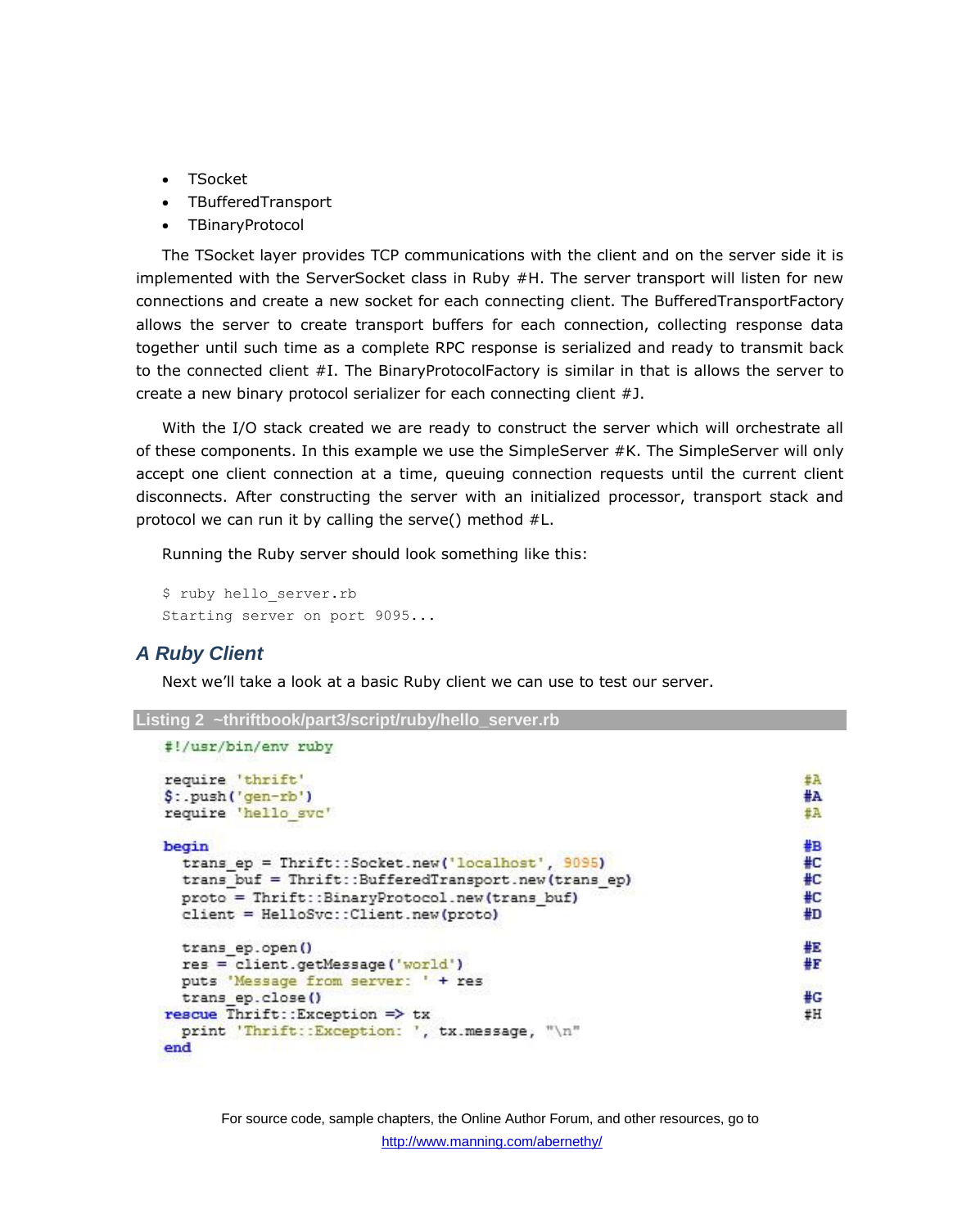Things should look fairly familiar. The client has the same dependencies as the server #A, requiring the thrift library and the hello svc boilerplate. The I/O stack is also identical, including the Socket end point transport and a transport buffer layer, as well as the binary serialization protocol #C.

The main client code listing is wrapped in a begin rescue block #B. The rescue clause will trap any Thrift exceptions and display them to the console #H.

On the client side, to connect with the server we open the socket, using the transport open() method #E. With the connection open, we can use the new helloSvc client instance #D to make calls to the server using the service interface #F. When the client's session is complete the connection can be closed with the transport close() method #G.

## *Ruby Features*

Ruby is a fairly high profile language and is one of the more frequently used Apache Thrift languages. The Apache Thrift Ruby libraries support most of the top shelf Apache Thrift features.

When using Apache Thrift IDL the type mappings from Ruby to Apache Thrift are intuitive:

| <b>Apache Thrift Type</b> | <b>Ruby Type</b>                                           |
|---------------------------|------------------------------------------------------------|
|                           |                                                            |
| bool                      | True or False                                              |
| byte, i16, i32, i64       | Integer (e.g. 8, 0, -394)                                  |
| double                    | Float (e.g. 3.1415, -42.42)                                |
| binary                    | String (e.g. "\xE5\xA5\xBD")                               |
| string                    | String (e.g. 'hi Mom')                                     |
| list                      | Array (e.g. [1,2,3,4,5])                                   |
| map                       | Hash (e.g. {'red' => 'FF0000', 'blue' => '0000FF' })       |
| set                       | Set (e.g. Set.new([1,2,3,4,5]))                            |
| struct                    | Object (e.g. myType.new({'name'=>'Bob,<br>$'age' = > 24})$ |

For source code, sample chapters, the Online Author Forum, and other resources, go to http://www.manning.com/abernethy/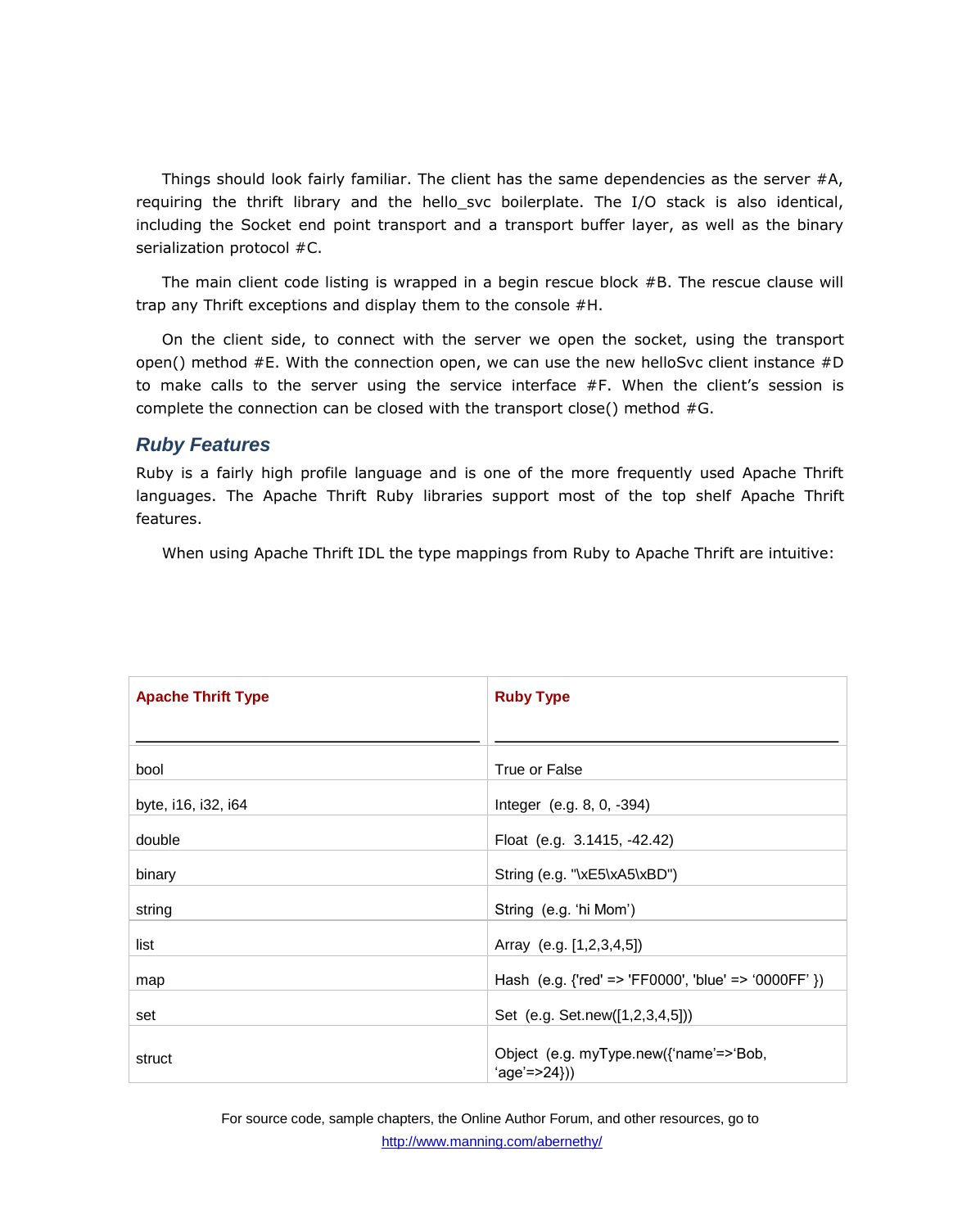| unior | Object (e.g. myUnion.new({'color'=>'red'})) |
|-------|---------------------------------------------|
|       |                                             |

Ruby also supports IDL namespaces. In Ruby an IDL namespace generates a module. For example placing the statement "namespace rb FishCo" at the top of an IDL file would place all of the generated code in the Ruby "module FishCo". Ruby will also create modules for wildcard namespaces, for example "namespace \* FishCo".

Ruby supports most of the common Apache Thrift End Point Transports

- TCP Sockets Thrift::Socket
- HTTP Thrift::HTTPClientTransport
- Unix Domain Sockets Thrift::UNIXSocket
- Memory Buffers Thrift::MemoryBufferTransport
- Arbitrary Streams Thrift::IOStreamTransport

Ruby I/O stacks usually layer either the buffered transport or the framed transport over the endpoints. The buffered transport (Thrift::BufferedTransport) should be used by default for performance to avoid transmitting incomplete messages. Some servers (typically nonblocking servers) require a frame header, in which case the framed transport should be used (Thrift::FramedTransport). The framed transport provides its own buffering. Ruby also supply all three common serialization protocols

| $\bullet$ | Binary | Thrift::BinaryProtocol |
|-----------|--------|------------------------|
|           |        |                        |

Thrift::BinaryProtocolAccelerated

- Compact Thrift::CompactProtocol
- JSON Thrift::JsonProtocol

A native implementation of the binary protocol can be accessed through BinaryProtocolAccelerated and BinaryProtocolAcceleratedFactory classes. The native extension is a compiled C language drop in replacement for the Ruby based BinaryProtocol. In the client program, you could replace the BinaryProtocol type with the BinaryProtocolAccelerated type to use the faster native extension. On the server you would replace the BinaryProtocolFactory with the BinaryProtocolAcceleratedFactory. The speed improvement varies by platform and application.

Here are some time trials to give you a sense of the general magnitude of performance improvement represented by BinaryProtocolAccelerated. When running the helloSvc::getMessage() method 100,000 times in a tight loop against a local server using the Ruby implementation of BinaryProtocol, the total run time consumed was about 14 seconds on my test system. Changing the server to the accelerated native extension reduced this to